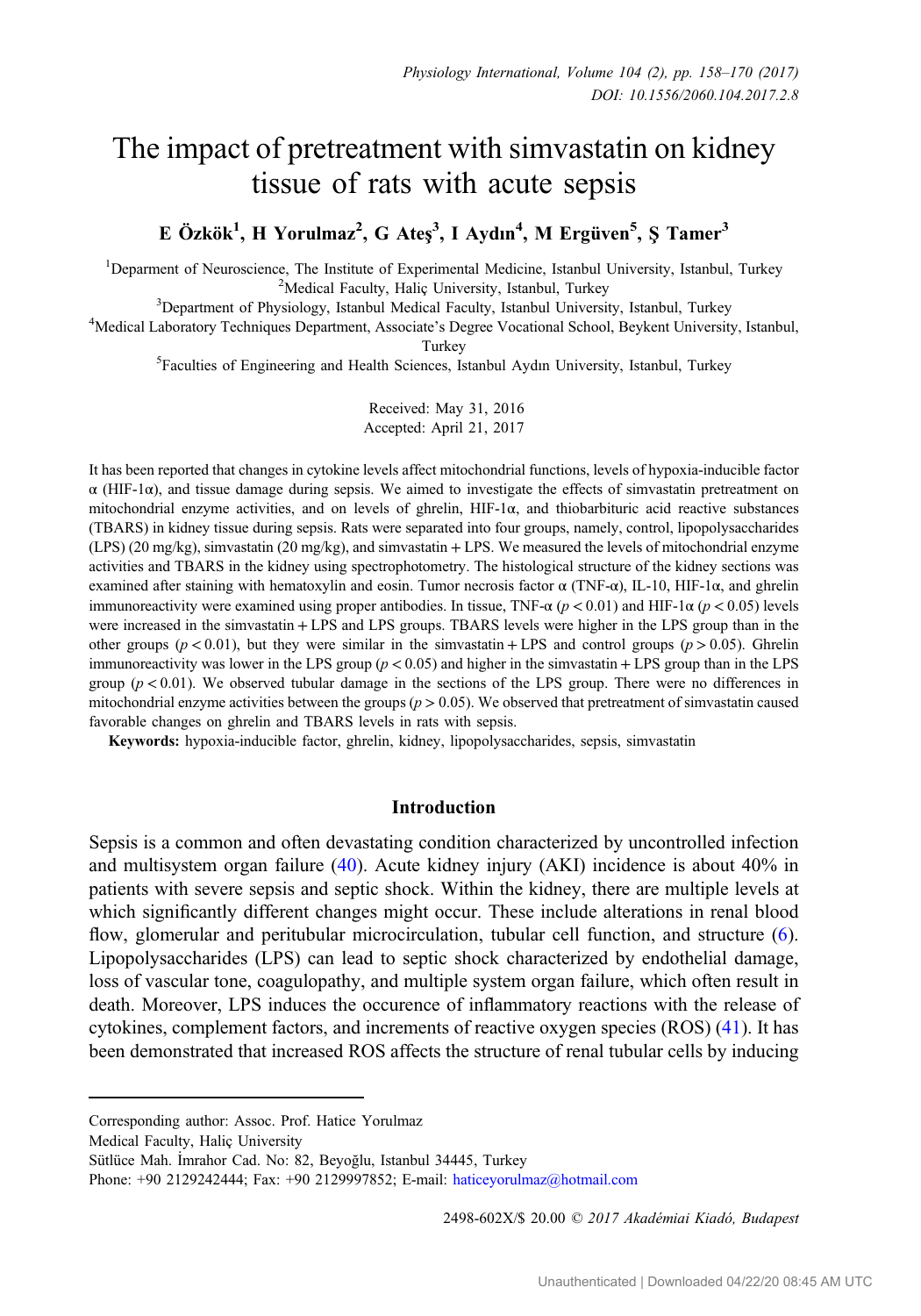lipid peroxidations of the cell membrane, and oxidation of proteins, carbohydrates, and DNA molecules ([3\)](#page-10-0).

The role of tumor necrosis factor  $\alpha(TNF-\alpha)$  has been shown to be pivotal in the inflammatory response in endotoxemia-related AKI. During sepsis,  $TNF-\alpha$  mediates the release of pro-inflammatory cytokines with anti-inflammatory mediators, such as IL-1Ra, IL4, IL10, and IL13 [\(4](#page-10-0)). LPS inhibits respiration by mitochondria in vivo and in vitro [\(15](#page-11-0)). Pathologies such as ultrastructural mitochondrial alterations and oxidative mechanisms in sepsis and septic shock have attracted attention in recent years ([8\)](#page-10-0).

Mitochondrial dysfunction has been suggested to contribute to the development of organ dysfunction and failure in sepsis. The mitochondrial electron transport chain consists of four complexes (CI–CIV) and its function can be assessed with different approaches [\(16](#page-11-0)). It has been shown that excessive production of cytokines caused alterations of oxygen consumption and mitochondrial complexes, and these changes contributed to mortality during sepsis [\(32](#page-11-0)). Treatment of macrophages with LPS can increase the expression of a number of hypoxic genes. Hypoxia-inducible factor  $\alpha$  (HIF-1 $\alpha$ ) is recognized as a mediator that allows for cellular adaptation and energy homeostasis at low oxygen concentrations ([42\)](#page-12-0).

Statins, such as simvastatin and atorvastatin, possess pleiotropic effects, including antioxidant and anti-inflammatory properties [\(22](#page-11-0)). In particular, the anti-inflammatory properties correlate with reduced sepsis-induced morbidity and mortality. However, there is no consensus in the literature for this protective effect, as some studies drew attention to the lack of randomized controlled trials in these earlier reports. Studies have also demonstrated that statins have an adverse effect on sepsis [\(29](#page-11-0), [33\)](#page-11-0). Ando et al. ([2\)](#page-10-0) reported that pretreatment with statins improved survival in a murine sepsis model. In the literature, the useful effect of statins has been shown in sepsis-induced AKI in an experimental model [\(30](#page-11-0)). In addition, in vitro and in vivo studies have demonstrated that simvastatin has an anti-inflammatory effect in patients with pre-dialytic chronic kidney disease, and may play an important role in counteracting the mechanisms involved in the pathogenesis of inflammation ([25\)](#page-11-0).

Ghrelin has anti-inflammatory properties and its receptors are widely expressed throughout the body. It has been shown that ghrelin levels decreased during sepsis and ghrelin administration protected against organ damage by preventing the release of norepinephrine and pro-inflammatory cytokines in rats with sepsis [\(36](#page-12-0)).

We aimed to investigate the effects of pretreatment with simvastatin on mitochondrial enzyme activities, and on levels of thiobarbituric acid reactive substances (TBARS) as end products of lipid peroxidation, HIF-1 $\alpha$ , and ghrelin in kidney tissue during early-phase sepsis.

#### Materials and Methods

#### Experimental groups

This study was conducted at the Istanbul University experimental research center, (resolution no: 2012/138). We used male adult *Wistar albino* rats that weighed 200–250 g as experimental models. The rats were fed a commercial diet and tap water *ad libitum*. They were housed in cages and maintained at a controlled temperature ( $22 \pm 2$  °C) and humidity (55–60%) with a 12-h light/dark cycle.

The rats were divided into four groups, each comprised eight rats: (1) control group  $(n = 8)$ , (2) LPS group  $(n = 8)$ , (3) simvastatin group  $(n = 8)$ , and (4) simvastatin + LPS group  $(n = 8)$ .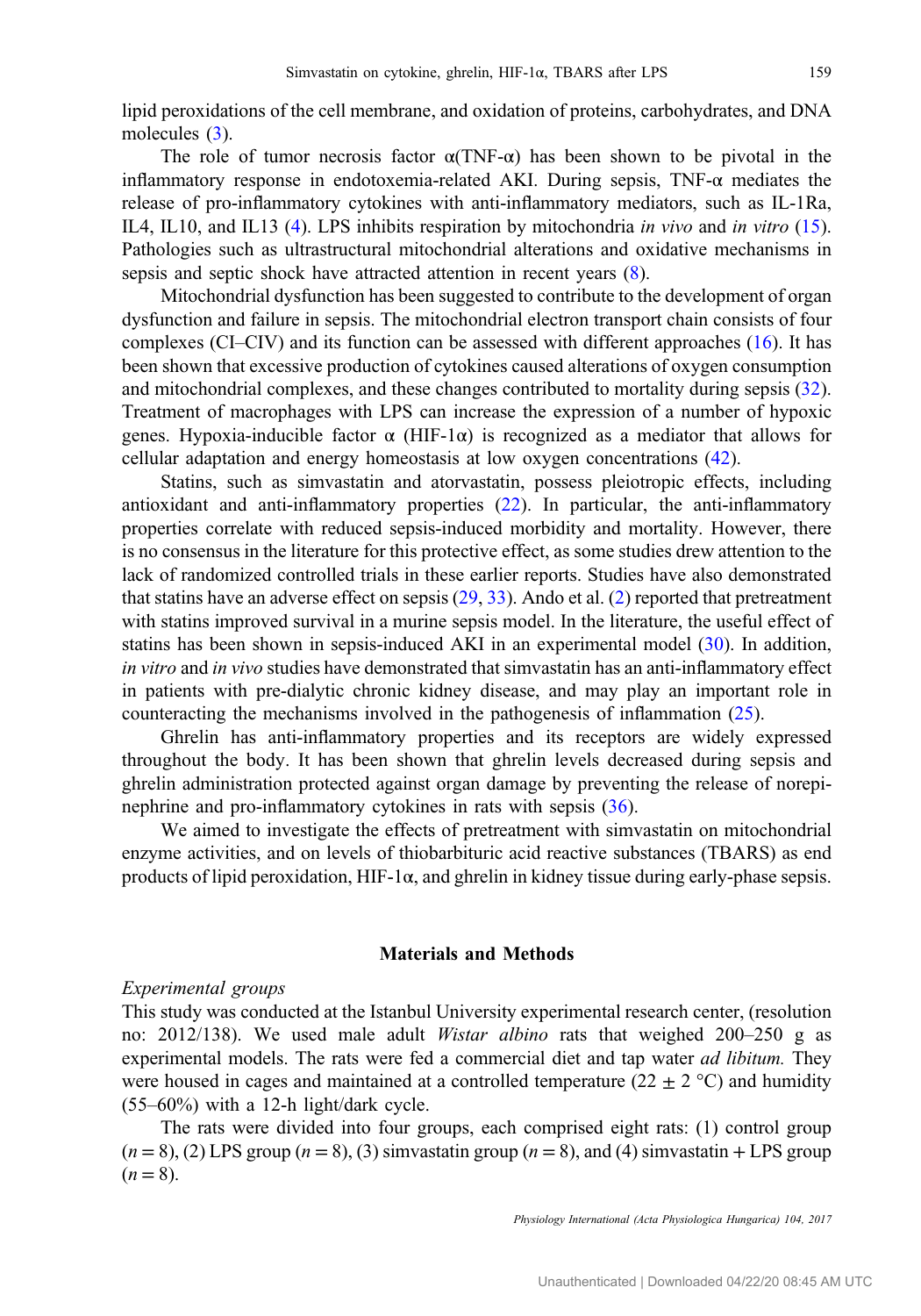## Experimental procedures

LPS from Escherichia coli O127:B8 (Sigma Aldrich, Product No: L5668) was intraperitoneally injected at a dosage of 20 mg/kg; and simvastatin (20 mg/kg) (Lactone form, Sigma Aldrich, Product No: S0650000) was dissolved in physiological saline and provided through oral gavage for 5 days ([7\)](#page-10-0). In the simvastatin + LPS-treated group, LPS was provided 1.5 h after the fifth dosage of simvastatin. All rats treated with LPS were sacrificed after 4 h.

## Histological procedures

The kidney tissue samples were fixed in 10% buffered formalin and embedded in parafin wax. Five-micrometer-thick sections were placed on polylysine-coated slides and stained with hematoxylin and eosin (H&E). The slides were evaluated under light microscopy (Olympus BX51; Olympus Corp., Tokyo, Japan) at 40× magnification.

## Immunohistochemical procedures

A total of 8 slides for each group were then incubated with primary antibodies: TNF- $\alpha$  (1:100; NBP1-47581, Novus, USA), HIF-1α (1:100; NB100-479, Novus, USA), IL-10 (1:100; ARC0102, Invitrogen, USA), and ghrelin (1:100; NBP1-51224, Novus, USA) for 1 h at 37 °C. The slides were then incubated with the secondary antibody (859043 Histostain-Plus Kit, Invitrogen, USA) at 37 °C for 30 min, washed with a phosphate-buffered saline buffer, and 3-amino-9-ethylcarbazole (AEC) (2007, AEC reagent set, Invitrogen) staining was applied. The sections were counterstained with Mayer's hematoxylin (MHS16, Sigma-Aldrich, USA) [\(9](#page-10-0)). All sections were photographed using an Olympus C-5050 digital camera. For each specimen, a score was assigned according to the percentage of positive cells:  $\langle 5\%$ of the cells: 1 point;  $6-35\%$  of the cells: 2 points;  $36-70\%$  of the cells: 3 points; and  $>71\%$  of the cells: 4 points. The percentage indicated how many cells out of 100 had stained positive for the targeted protein per area. The intensity of staining was also quantified, with negative staining equal to 1 point; weak staining, 2 points; moderate staining, 3 points; and strong staining, 4 points. The expression score was then calculated by multiplying the two scores above [\(23\)](#page-11-0).

## **TRARS**

The levels of kidney TBARS were determined using a thiobarbituric acid assay (TBA) [\(5](#page-10-0)). Tissue homogenates were reacted with TBA reagent that contained trichloroacetic acid and HCl, boiled for 15 min, cooled, and then centrifuged. Absorbances of the supernatants were spectrophotometrically measured at 532 nm. TBARS concentrations were calculated using 1,3,3,3 tetraethoxypropane as a standard. The results were expressed as nmol/g tissue [\(5](#page-10-0)).

### Mitochondrial enzyme activities

The absorbances of all activities were kinetically recorded using a spectrophotometer (Shimadzu, Japan) at 30 °C. Citrate synthase activity was initiated by adding of dithiobis 2-nitrobenzoic acid into a mixture containing oxaloacetate, acetyl-CoA, and tissue homogenate. The absorbance was measured at 412 nm. Complex I [nicotinamide adenine dinucleotide (NADH) dehydrogenase oxidation of NAD] activity was first monitored using potassium phosphate, NADH, and potassium ferricyanide, and then by adding tissue homogenate at 340 nm. The tissue homogenate for complex  $II + III$  (succinate–cytochrome c reductase) was added to a mixture of fresh cytochrome c containing succinate, and potassium cyanide  $(KCN)$ . Complex II + III activity was observed as the increase in rate of reduction of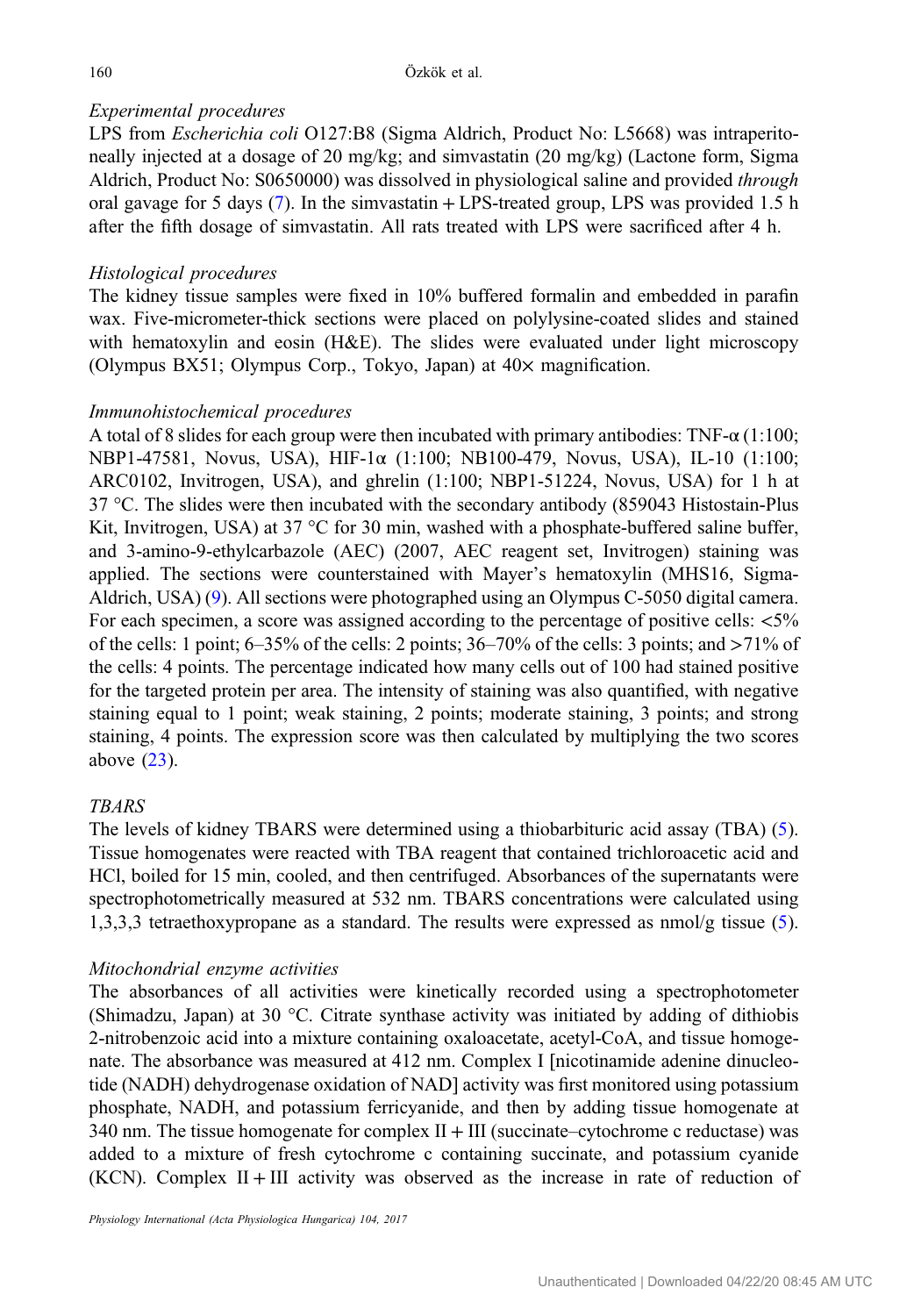cytochrome c. This was measured at 550 nm  $(18)$  $(18)$ . Complex I + III (NADH-cytochrome c reductase) activity was observed as a result of the rate of decrease in the addition of cytochrome c homogenate, which included freshly prepared cytochrome c, NADH, and KCN alterations after adding rotenone at 550 nm ([31\)](#page-11-0). Complex II (succinate dehydrogenase) activity was determined through the reduction of 2,6-dichlorophenolindophenol at 600 nm ([18](#page-11-0)).

#### Statistical analysis

Data were expressed as mean  $\pm$  standard deviation. Tukey's test was used to test the differences among means for which ANOVA indicated significant for TBARS levels and mitochondrial enzyme activites ( $p < 0.05$ ). The results of immunohistochemistry analysis were statistically analyzed using Student's t-test. The data were represented as mean  $\pm$  standard error of the mean.  $p < 0.05$  was considered to be statistically significant.

#### Results

#### Histological findings

We observed dilatation of tubule lumens and partial damage to the epithelial cells in the LPS group. The tubule structures in the simvastatin group were found to resemble those in the controls' sections. The tubule dilatation and proximal cell damage were observed in the simvastatin + LPS group (Fig.  $1A-D$  $1A-D$ ).

#### Immunohistochemistry findings

As shown in Table [I,](#page-5-0) there was increased  $TNF-\alpha$  in the LPS and simvastatin + LPS groups  $(p < 0.01$  for both groups) (Fig. [2A](#page-6-0)–D) and HIF-1 $\alpha$  levels ( $p < 0.05$  for both groups) (Fig. [3A](#page-7-0)–D) in the LPS and simvastatin + LPS groups compared with the control group  $(p < 0.05)$ . Although there was increased IL-10 immunoreactivity in the LPS and simvastatin + LPS groups, we found no statistically significant differences  $(p > 0.05)$  (Fig. [4A](#page-8-0)–D). Ghrelin immunoreactivity was decreased in the LPS group compared with the controls  $(p < 0.05)$ ; however, it was increased in the simvastatin  $+$  LPS group compared with the LPS group ( $p < 0.01$ ) (Fig. [5A](#page-9-0)–D). There were no differences in the levels of TNF- $\alpha$ , IL-10, and H[I](#page-5-0)F-1 $\alpha$  in the LPS and simvastatin + LPS groups ( $p > 0.05$ ) (Table I).

#### **TBARS**

TBARS levels were significantly increased in the LPS group compared with the other groups  $(p < 0.01)$ . In the simvastatin + LPS group, TBARS levels were found to be the same as in the control group  $(p > 0.05)$  (Fig. [6](#page-9-0)).

#### Mitochondrial enzyme activity

There were no changes in the activities of citrate synthase, complex I, complex II, complex I + III, and complex II + III in tissue homogenate ( $p > 0.05$ ) (Table [II\)](#page-10-0).

#### **Discussion**

We aimed to investigate the effect of pretreatment with simvastatin on the early phases of sepsis induced by LPS (20 mg/kg i.p., 4 h) in the kidney tissue of rats, which is known to have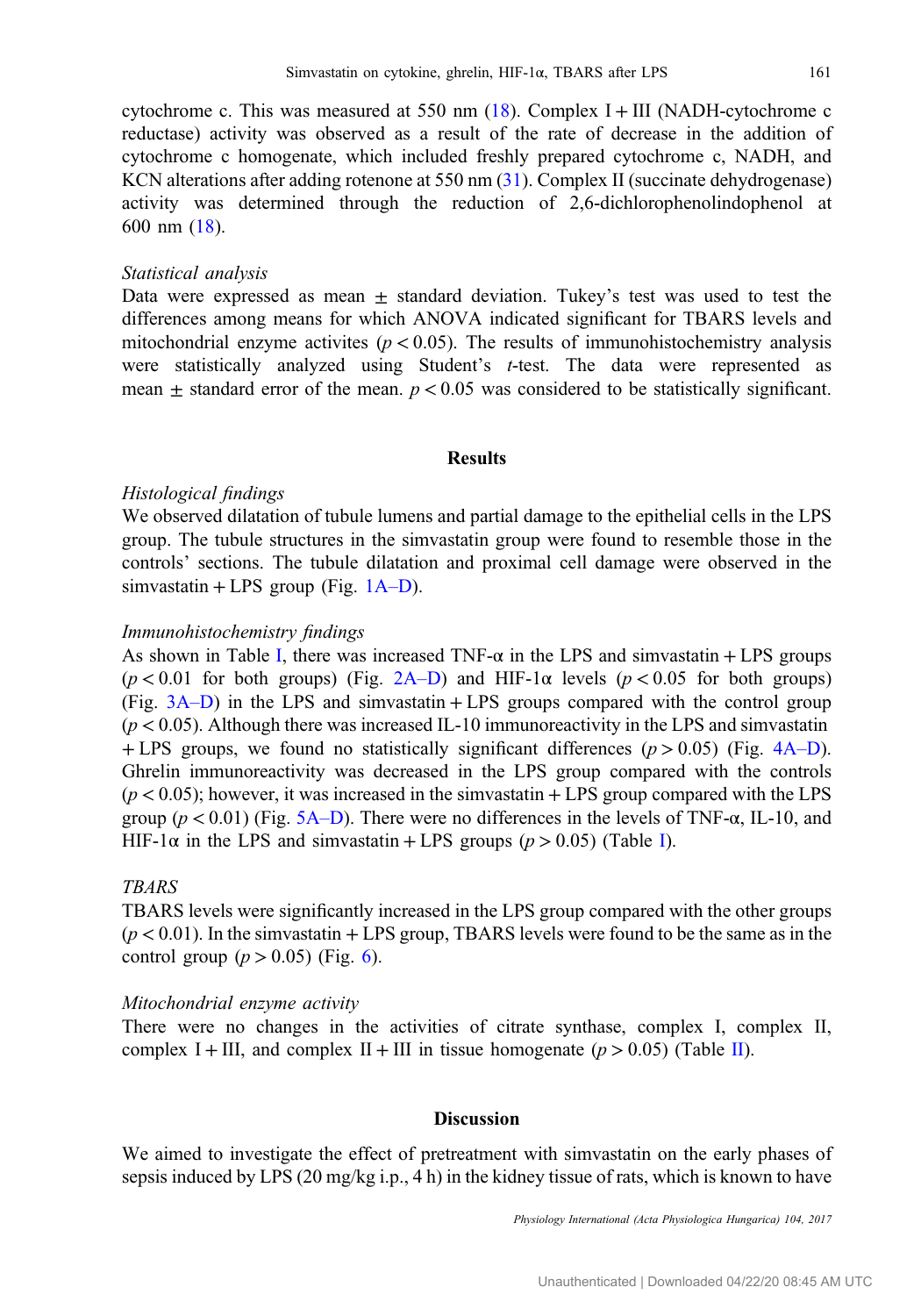<span id="page-4-0"></span>

Fig. 1. Section of kidney tissue from the control group stained with  $H\&E$ ,  $40\times$  magnification (A). Section of kidney tissue from LPS group,  $40 \times$  magnification (B). Section of kidney tissue from the simvastatin group,  $40 \times$ magnification (C). Section of kidney tissue from the simvastatin + LPS group, 40× magnification (D). The arrows show tubular damage in B and D sections

an important role in drug clearance. Sepsis is a common cause of acute renal failure and accounts for up to 60% of cases in clinical studies ([40\)](#page-12-0).

In this study, we evaluated the changes of histological appearance, immunohistochemistries of cytokines,  $HIF-1\alpha$ , and ghrelin, mitochondrial enzyme activities, and TBARS levels of kidney tissue in the first hours of sepsis. Although  $TNF-\alpha$  was found to be significantly higher, there was slightly increased IL-10 immunoreactivity in tissue sections in the LPS and simvastatin + LPS groups compared with that of the controls.

In our previous study, we showed that serum TNF- $\alpha$  and IL-10 levels were significantly higher in the simvastatin + LPS and LPS groups compared with controls. In addition, according to immunohistochemical findings, the levels of TNF- $\alpha$  and IL-10 were higher in the liver tissue of these groups ([41\)](#page-12-0).

The kidneys are the most important catabolic organs in the clearance of plasma cytokines. Cytokines and their degradation products are detectable in urine, and in nephrectomized rats, the half-life of cytokines is dramatically increased  $(27)$  $(27)$ . TNF- $\alpha$  is an important mediator of the systemic and renal effects of sepsis. Continuous intravenous infusion of TNF-α into rabbits produced endothelial cell damage and accumulation of neutrophils in the glomerular capillary lumen, suggesting a chemotactic and/or toxic role for TNF- $\alpha$  in vivo [\(4](#page-10-0)).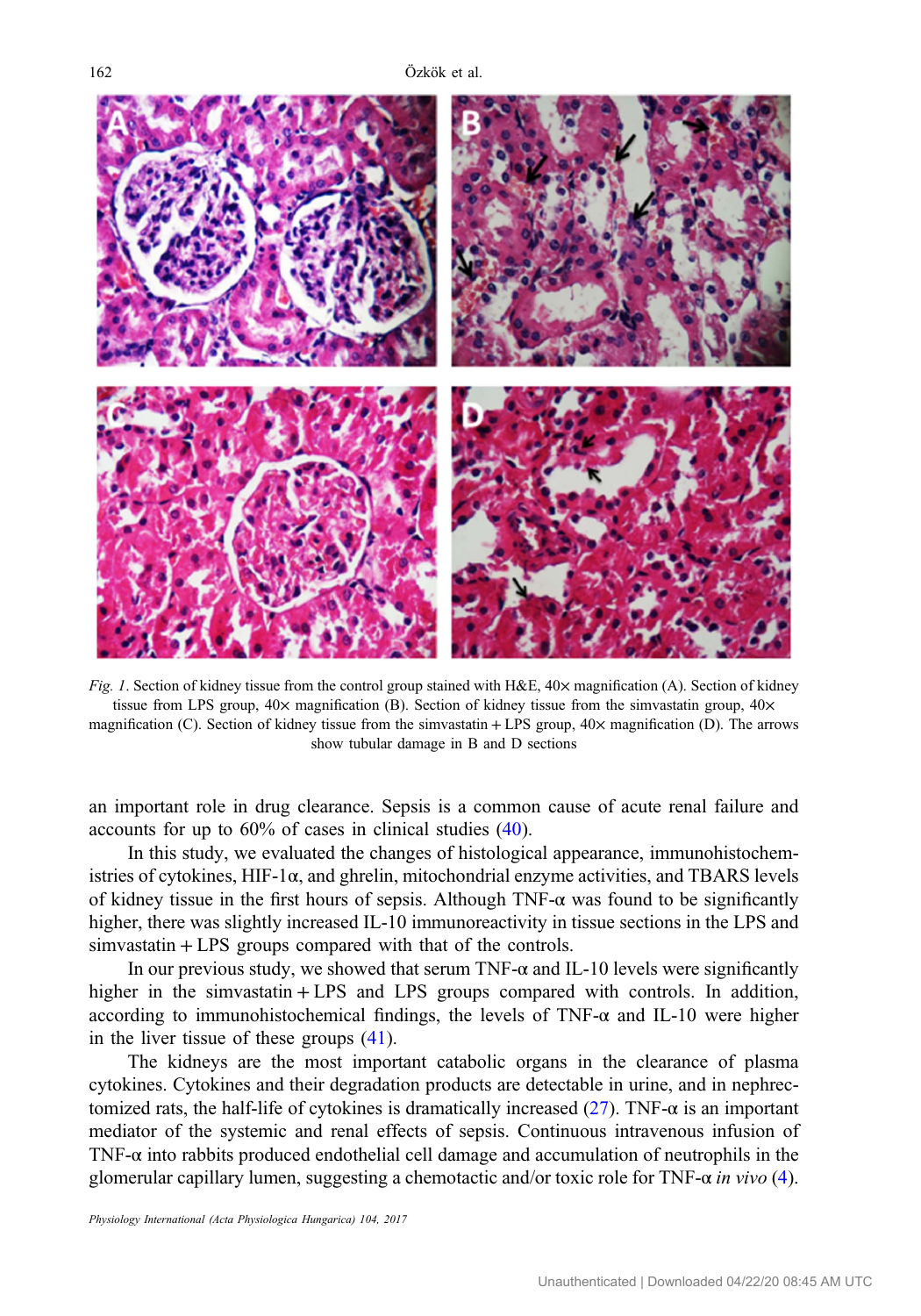<span id="page-5-0"></span>

| Score Percentage Intensity<br>0.5<br>Ghrelin<br>$\frac{*}{4}$<br>$\ddot{4}$<br>Intensity 1<br>$HIF-1\alpha$<br>Score Percentage Intensity Score Percentage<br>$*$<br>$0**$<br>TNF- $\alpha$<br>Intensity<br>$IL-10$<br>Percentage<br>Sinvastatin + LPS<br>Simvastatin<br>Control |  |  |  |  |  |  |          |
|----------------------------------------------------------------------------------------------------------------------------------------------------------------------------------------------------------------------------------------------------------------------------------|--|--|--|--|--|--|----------|
|                                                                                                                                                                                                                                                                                  |  |  |  |  |  |  |          |
|                                                                                                                                                                                                                                                                                  |  |  |  |  |  |  | Score    |
|                                                                                                                                                                                                                                                                                  |  |  |  |  |  |  |          |
|                                                                                                                                                                                                                                                                                  |  |  |  |  |  |  | $0.5***$ |
|                                                                                                                                                                                                                                                                                  |  |  |  |  |  |  |          |
|                                                                                                                                                                                                                                                                                  |  |  |  |  |  |  | $4***$   |

Table I. The expression scores of cytokines, hormone, and factor Table I. The expression scores of cytokines, hormone, and factor

The score results were showed as multiplication of percentage and intensity. The score results were showed as multiplication of percentage and intensity. LPS groups vs. other groups. LPS groups vs. other groups. ++ 0.01, LPS and simvastatin 0.05, LPS and simvastatin  $\prec$ v \*<sup>p</sup>

\*\*\*p  $\sim d_{\ast\ast\ast}$  0.05, LPS vs. control group.  $< 0.01$ , simvastatin LPS group vs. LPS group

v

+

Physiology International (Acta Physiologica Hungarica) 104, 2017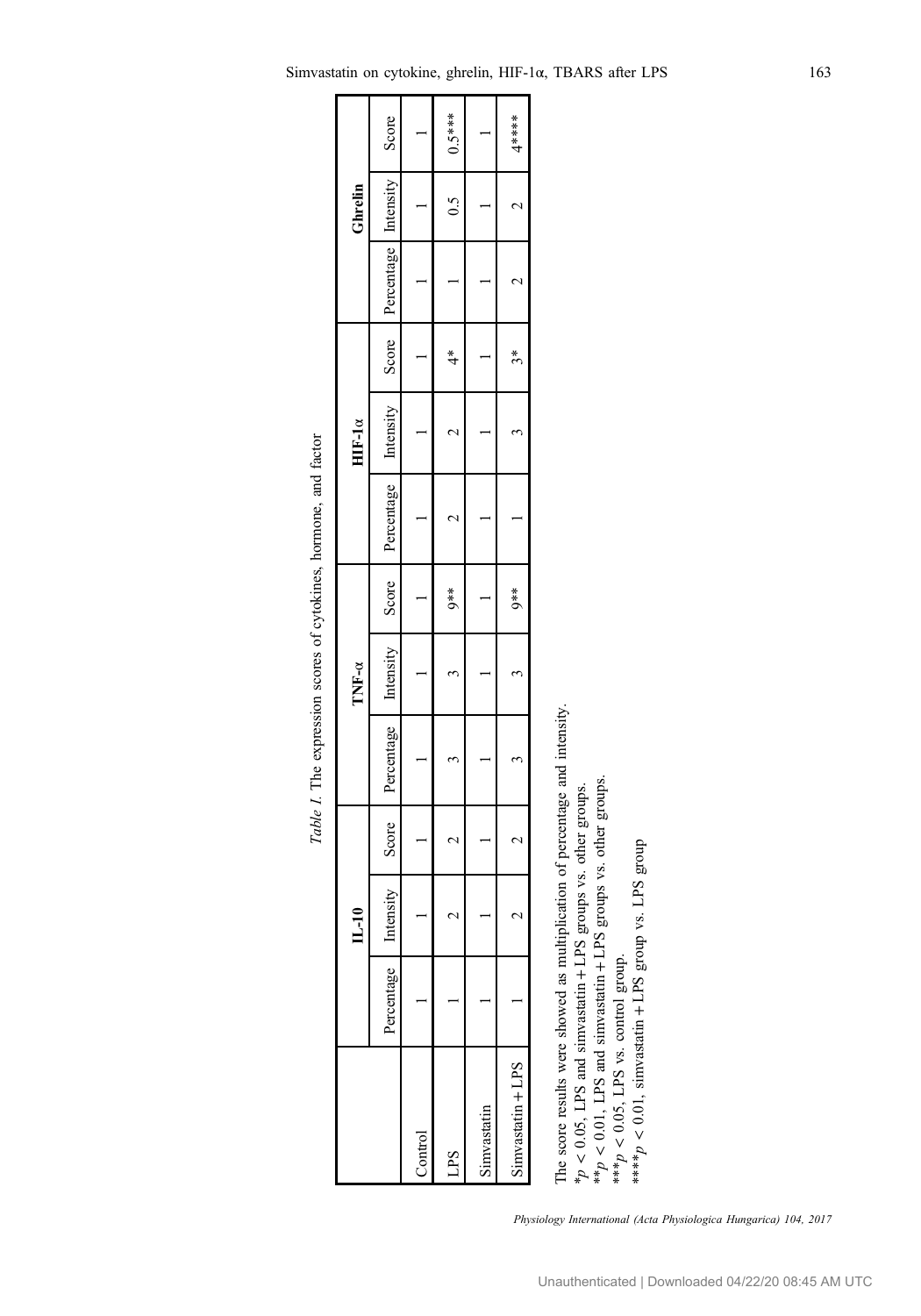<span id="page-6-0"></span>

Fig. 2. Immunohistochemical staining of kidney sections for TNF-α. Section of kidney tissue from the control group (A), LPS group (B), simvastatin group (C), and simvastatin  $+$  LPS group (D)

We observed the dilatation of tubule lumens in the LPS group and partial damage to epithelial cells. In the literature, there are many studies in which histological changes in the kidney tissue of rat have been demonstrated [\(37](#page-12-0)).

A controlled study revealed that pretreatment with statins was associated with a reduction of severe sepsis and intensive care unit admission ([2\)](#page-10-0). In this study, 5 days of oral simvastatin had no effect on kidney tissue injury, tubule dilatation, or damage in proximal cells in the LPS-treated rats. The failure to prevent tissue damage in the simvastatin + LPS group may be explained by non-reduction of cytokine levels. Yasuda et al. ([38\)](#page-12-0) demonstrated that priorly administered simvastatin decreased the cecal ligation and puncture (CLP) induced renal dysfunction at 24 h, but not 6 h after CLP. They hypothesized that simvastatin might have influence on the late phase of CLP-induced vascular effects. In addition, there were studies which found no effect of simvastatin using either clinical [\(35](#page-11-0)) or experimental sepsis model ([1\)](#page-10-0).

In sepsis, the interaction of cellular hypoxia with microorganisms and the host immune system contributes to the formation of ROS, which results in oxidative damage of the kidney  $(3)$  $(3)$ .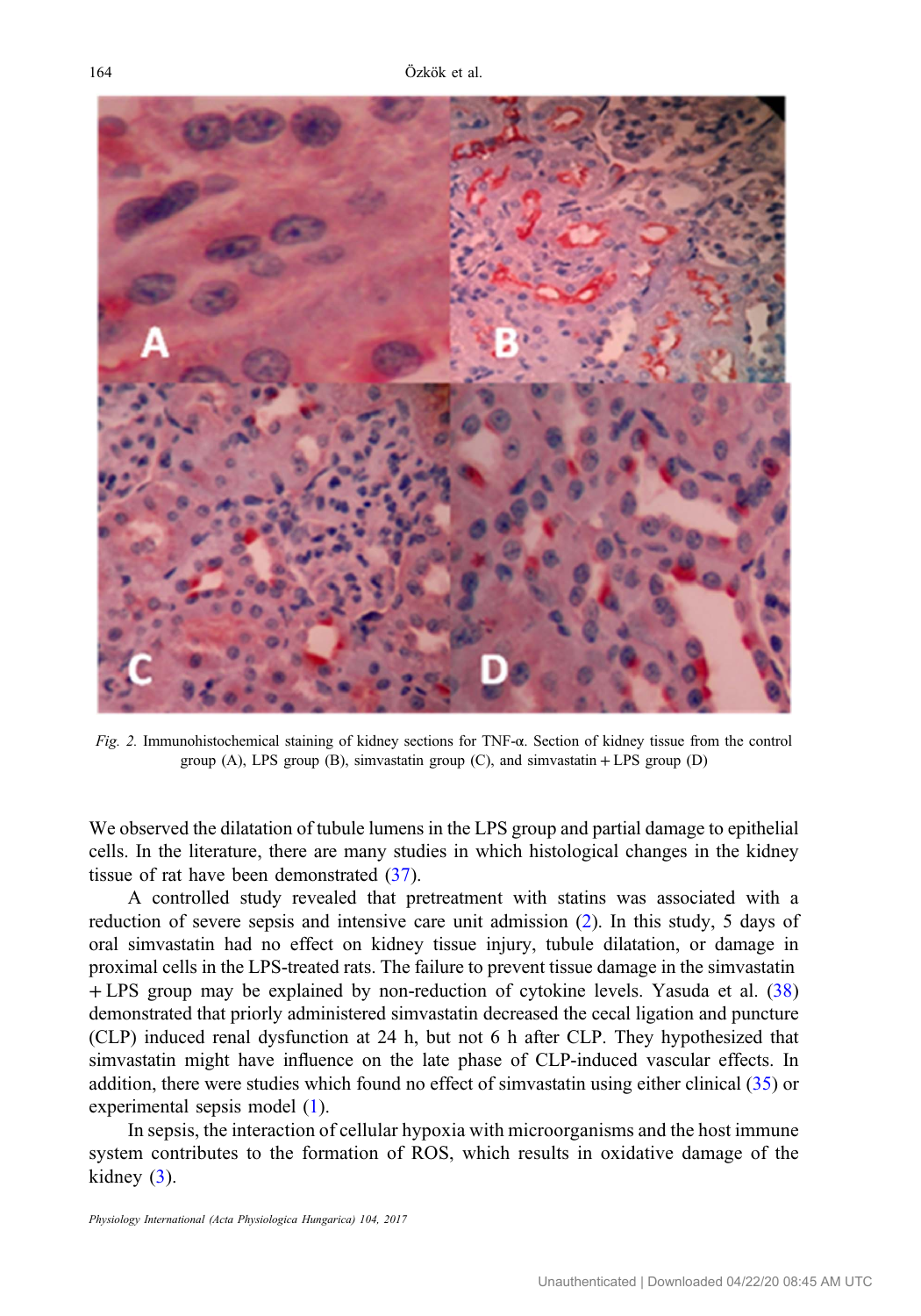<span id="page-7-0"></span>

Fig. 3. Immunohistochemical staining of kidney sections for HIF-1 $\alpha$ . Section of kidney tissue from the control group (A), LPS group (B), simvastatin group (C), and simvastatin + LPS group (D)

Santos et al. [\(30](#page-11-0)) reported that the sepsis group showed increased TBARS through the formation of ROS in the cecal puncture ligation group. In this study, we found increased TBARS levels of kidney tissue in the sepsis group; TBARS levels were reduced in the simvastatin-treated sepsis group compared with those of the LPS group. Iseri et al. ([14\)](#page-11-0) showed that treatment with simvastatin-ameliorated nephrotoxicity and reversed renal function by increasing the level of antioxidant enzymes. Teshima et al. ([34\)](#page-11-0) demonstrated that statin treatment revealed decreased ROS and subsequent improvement in renal function in an in vivo ischemic AKI model.

The anti-inflammatory effects of ghrelin have also been shown to inhibit sympathetic activation, which is known to be increased in sepsis and endotoxemia ([36\)](#page-12-0). Serum ghrelin levels have been reported to be decreased or increased after LPS injection depending on the timing of disease course ([13,](#page-11-0) [19\)](#page-11-0). Compared with controls, ghrelin immunoreactivity decreased in the LPS group; however, it increased in the simvastatin + LPS group compared with the LPS group. There were increased HIF-1 $\alpha$  levels in the LPS and simvastatin + LPS groups compared with the controls. We found that the results of immunoreactivities of ghrelin and HIF-1 $\alpha$  levels were similar to the results obtained in liver tissue in our previous study [\(39](#page-12-0)). LPS can trigger HIF-1 $\alpha$  activation in macrophages and this is crucial for the develop-ment of a LPS-triggered sepsis [\(12](#page-11-0)). LPS raises levels of HIF-1 $\alpha$  in macrophages through

Physiology International (Acta Physiologica Hungarica) 104, 2017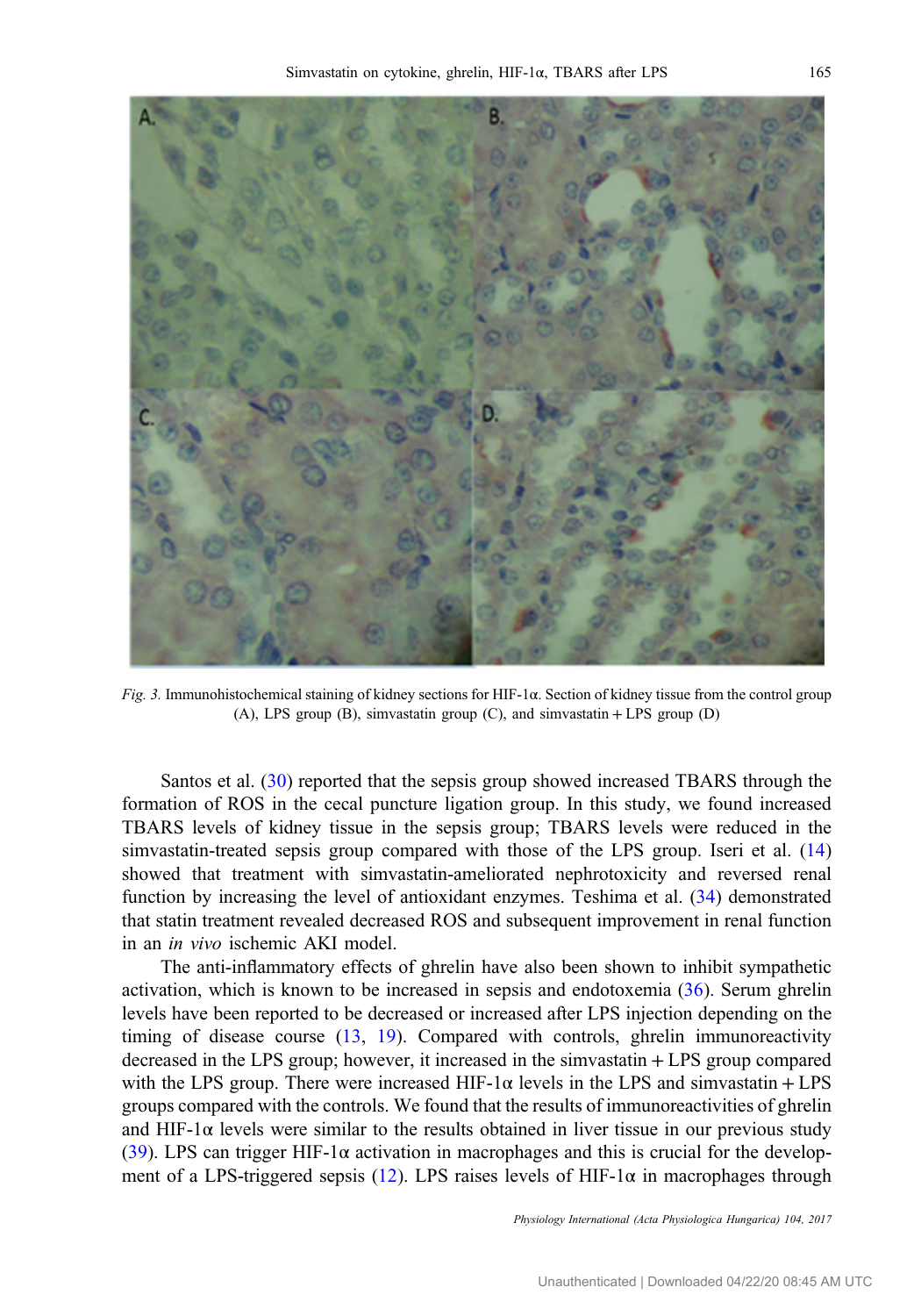<span id="page-8-0"></span>

Fig. 4. Immunohistochemical staining of kidney sections for IL-10. Section of kidney tissue from the control group (A), LPS group (B), simvastatin group (C), and simvastatin + LPS group (D)

activating the p42/44 MAPK and NfkB signal transduction pathways [\(26](#page-11-0)). HIF-1 $\alpha$  induction in macrophages promotes the production of inflammatory cytokines, including TNF-α and IL-1; deletion of HIF-1 $\alpha$  is protective against LPS-induced sepsis in rats ([17\)](#page-11-0). In a previous study, although we found alterations in mitochondrial enzyme activity and morphology in muscle, no alterations in the activities of mitochondrial enzymes were observed in the kidney tissue of rats treated with LPS, similar to our previous study in the liver [\(24](#page-11-0), [39](#page-12-0)).

In the literature, there are a number of studies about investigating experimental sepsis rat models with different approaches using different exposure times and dosages of LPS. Consequently, the results are conflicting. In our applied model, in consistence with literature findings ([10,](#page-10-0) [11](#page-11-0), [20](#page-11-0), [28](#page-11-0)), the cause of mitochondrial enzyme activity results is depending on exposure time and dosage of LPS in kidney tissue. In the literature, during the early phase of exposure time of LPS; namely, the first 4 h after injection of LPS, mitochondrial oxidative phosphorylation has been supporting ATP synthesis and cellular energy. In a recent study, Porta et al. [\(28](#page-11-0)) have reported that mitochondrial function was not impaired by endotoxin infusion in kidney tissue. Therefore, our results showing unchanged mitochondrial enzyme activities are in accordance with other studies.

LPS has been shown by other authors to elicit alterations in mitochondrial function in rats and subcellular fractions. Decreased mitochondrial enzyme activity of the cells was dependent upon the exposure time and dosage of LPS. This decrease was correlated with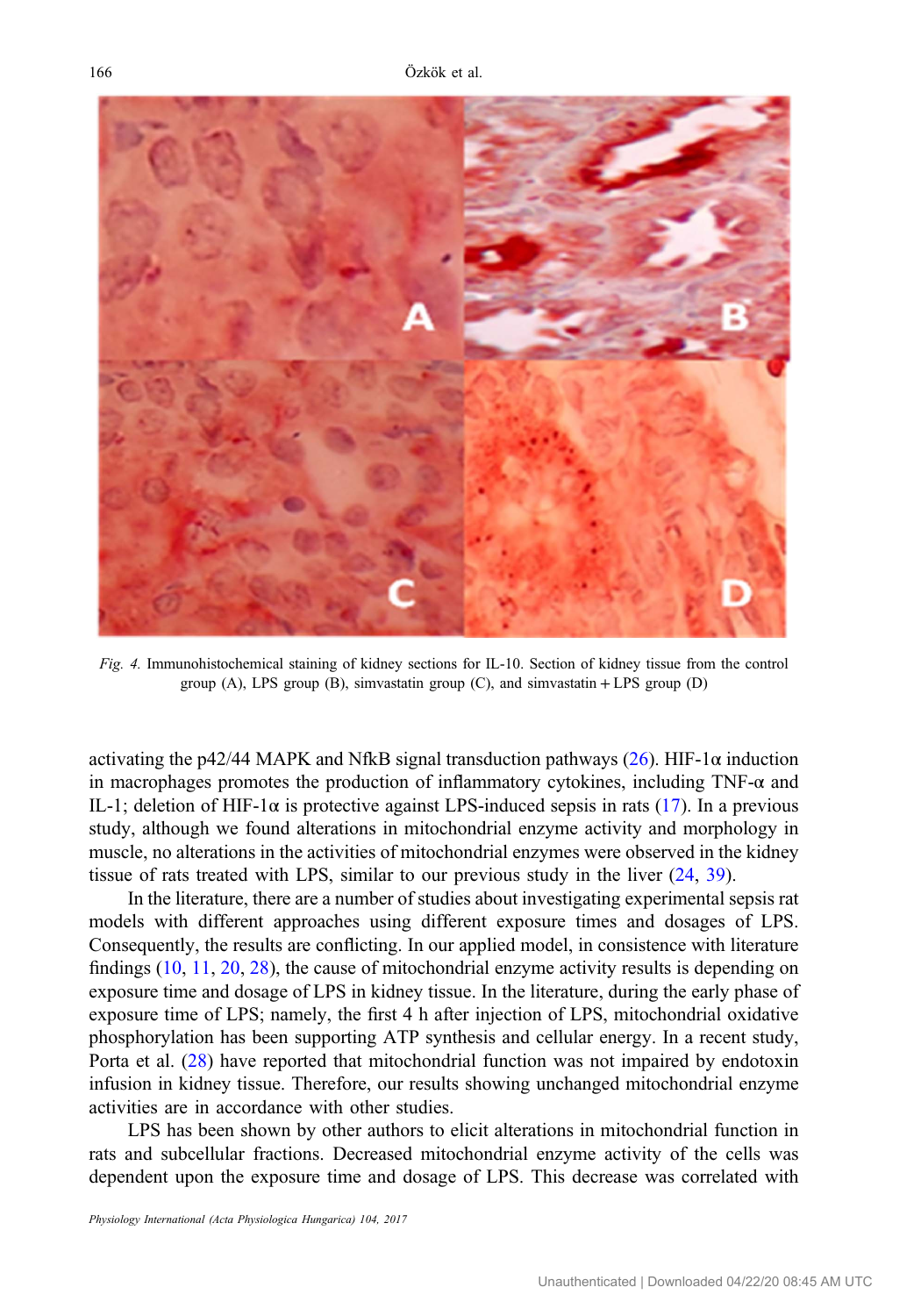<span id="page-9-0"></span>

Fig. 5. Immunohistochemical staining of kidney sections for ghrelin. Section of kidney tissue from the control group (A), LPS group (B), simvastatin group (C), and simvastatin + LPS group (D)



**TBARS (nmol/g tissue)** 

Fig. 6. TBARS in experimental groups.  $* p < 0.01$ , LPS group vs. control, simvastatin, simvastatin + LPS groups

Physiology International (Acta Physiologica Hungarica) 104, 2017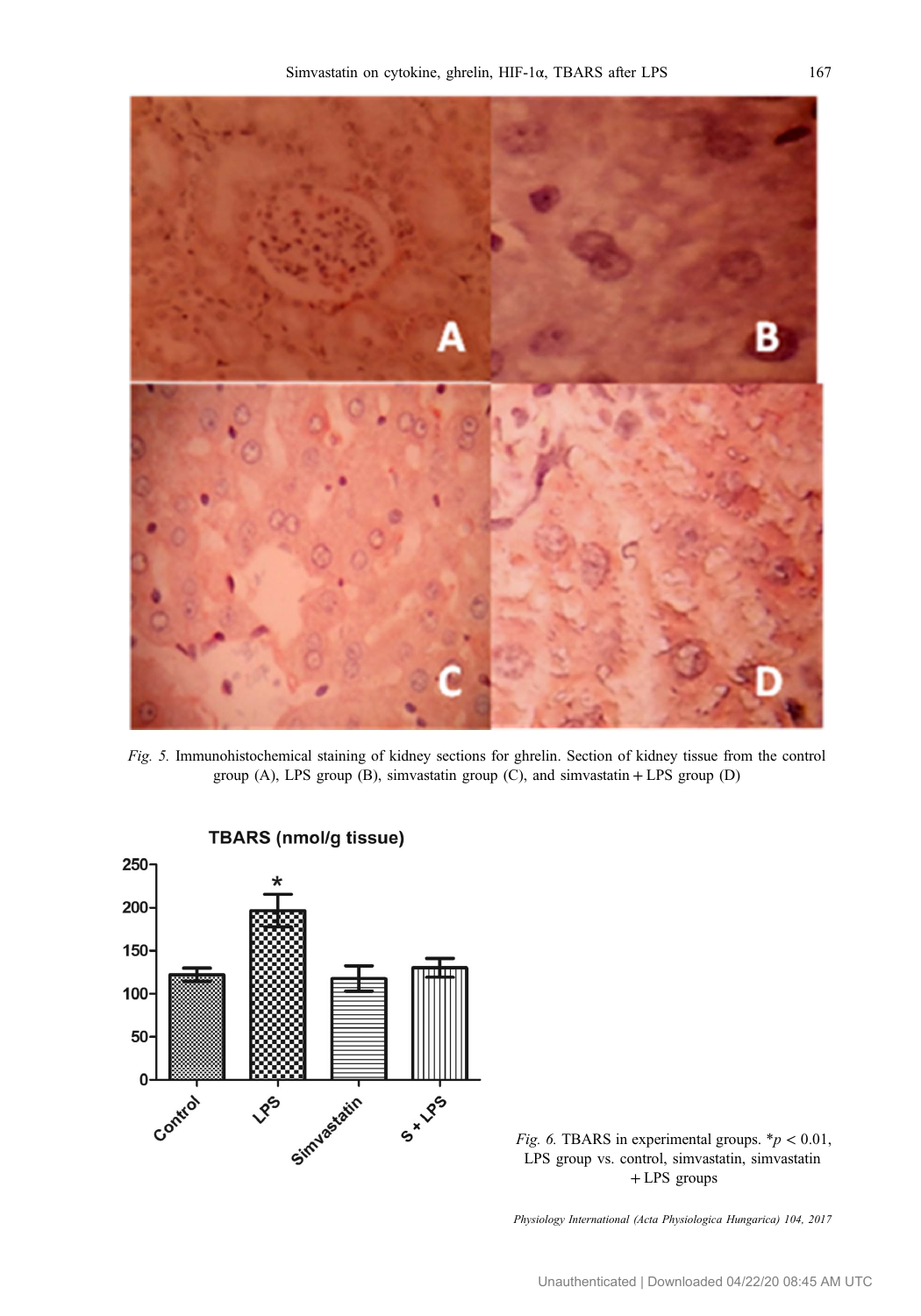| Mitochondrial<br>enzyme activity<br>(µmol/min/g tissue) | Control          | <b>LPS</b>       | <b>Simvastatin</b> | $Simvastatin + LPS$ |
|---------------------------------------------------------|------------------|------------------|--------------------|---------------------|
| Complex I                                               | $26.56 \pm 6.95$ | $30.07 \pm 4.69$ | $29.24 + 12.33$    | $23.56 + 5.427$     |
| Citrate synthase                                        | $2.331 + 0.19$   | $2.228 + 0.74$   | $1.763 \pm 0.48$   | $1.805 \pm 0.37$    |
| Complex I-III                                           | $2.457 + 1.26$   | $2.332 + 0.90$   | $2.88 + 2.11$      | $2.529 + 0.89$      |
| Complex II-III                                          | $0.19 \pm 0.04$  | $0.24 + 0.09$    | $0.18 \pm 0.04$    | $0.17 \pm 0.04$     |

<span id="page-10-0"></span>Table II. Complex I, citrate synthase, I–III, II–III enzymes activities of experimental groups in kidney tissues

leakage of enzyme activity from the mitochondrial fraction. It has been reported that mitochondrial oxygen consumption in the liver was either decreased or not affected [\(21](#page-11-0)). To our knowledge, no other study has investigated mitochondrial enzyme activities in kidney tissue in parallel with an LPS-induced sepsis model.

Although we found that, in the LPS group, there was dilatation of tubular lumens and partial damage to the epithelial cells in histological sections, there was no damage at the mitochondrial level.

In this study, simvastatin was observed to increase ghrelin levels and decrease TBARS in the kidney tissues of the simvastatin + LPS group; however, the effect of simvastatin may not be sufficient to protect against the damage of sepsis in this early-phase sepsis model.

#### Acknowledgements

This study was granted from Istanbul University Research Projects (Project No.: 28773). The authors would like to thank Mr. David F. Chapman for editing of English.

#### **REFERENCES**

- 1. Altunal C, Agalar F, Agalar C, Daphan C, Saygun O, Aydinuraz K, Sahiner T, Atasoy P, Caglayan O, Dom S: The effect of simvastatin on pulmonary damage in experimental peritonitis in rats. Indian J. Surg. 77(Suppl. 2), S370–S375 (2015)
- 2. Ando H, Takamura T, Ota T, Nagai Y, Kobayashi K: Cerivastatin improves survival of mice with lipopolysaccharide-induced sepsis. J. Pharmacol. Exp. Ther. 294, 1043–1046 (2000)
- 3. Andrades ME, Morina A, Spasić S, Spasojević I: Bench-to-bedside review: sepsis-from the redox point of view. Crit. Care 15(5), 230 (2011)
- 4. Bertani T, Abbate M, Zoja C, Corna D, Perico N, Ghezzi P, Remuzzi G: Tumor necrosis factor induces glomerular damage in the rabbit. Am. J. Pathol. 134, 419–430 (1989)
- 5. Buege JA, Aust SD: Microsomal lipid peroxidation methods. Methods Enzymol. 52, 302–310 (1978)
- 6. Chvojka J, Sýkora R, Karvunidis T, Raděj J, Kroužecký A, Novák I, Matějovič M: New developments in septic acute kidney injury. Physiol. Res. 59, 859–869 (2010)
- 7. Cunningham PN, Dyanov HM, Park P, Wang J, Newell KA, Quigg RJ: Acute renal failure in endotoxemia is caused by TNF acting directly on TNF receptor-1 in kidney. J. Immunol. 168, 5817–5823 (2002)
- 8. Frede S, Stockmann C, Freitag P, Fandrey J: Bacterial lipopolysaccharide induces HIF-1 activation in human monocytes via p44/42 MAPK and NF-κB. Biochem. J. 396, 517–527 (2006)
- 9. Fukuzumi M, Shinomiya H, Shimizu Y, Ohishi Y, Utsumi S: Endotoxin-induced enhancement of glucose influx into murine peritoneal macrophages via GLUT1. Infect. Immun. 64, 108–112 (1996)
- 10. Garrison RN, Ratcliffe DJ, Fry DE: The effects of peritonitis on murine renal mitochondria. Adv. Shock Res. 7, 71–76 (1982)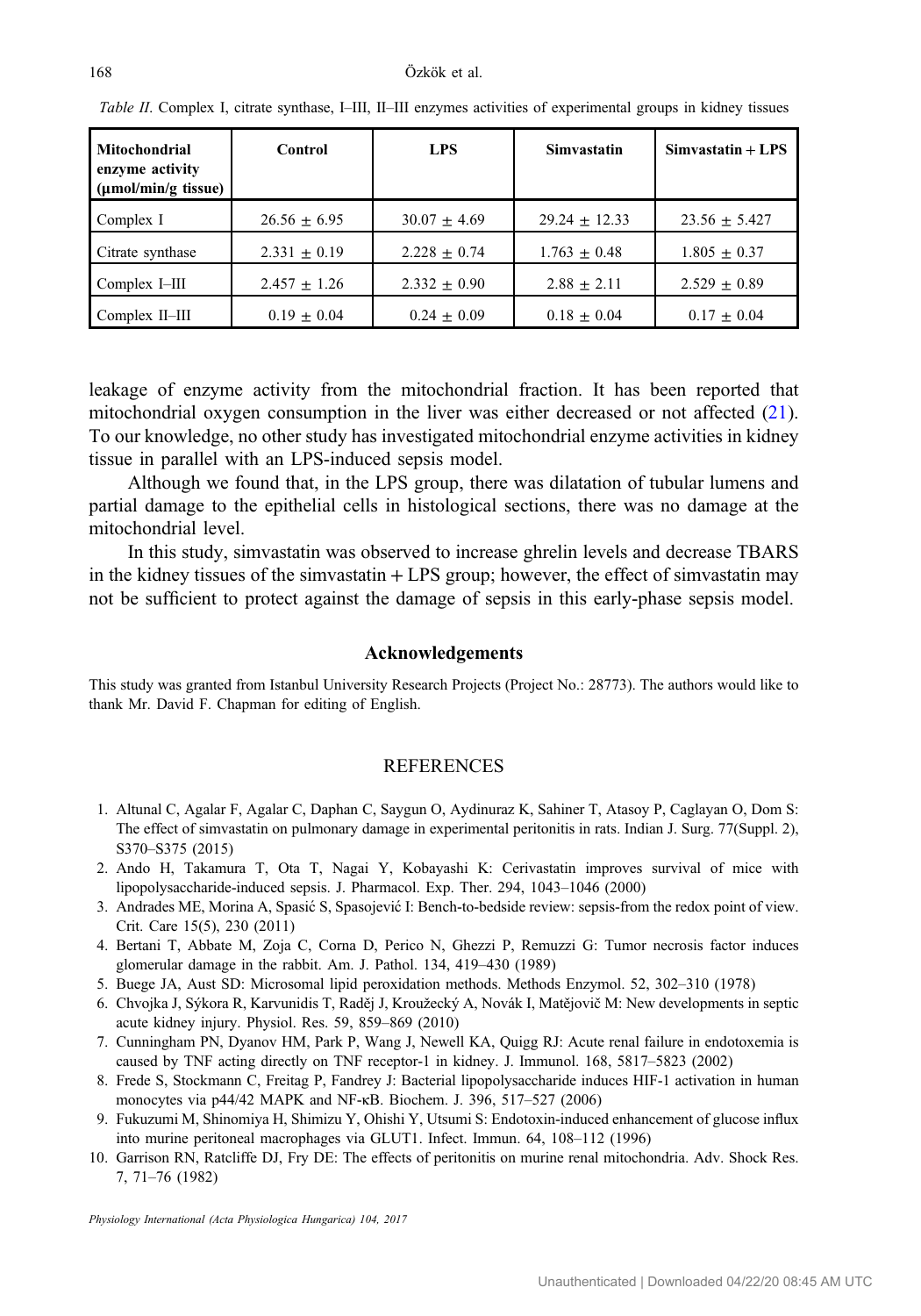- <span id="page-11-0"></span>11. Geller ER, Jankauskas S, Kirkpatrick J: Mitochondrial death in sepsis: a failed concept. J. Surg. Res. 40, 514– 517 (1986)
- 12. Hataya Y, Akamizu T, Hosoda H, Kanamoto N, Moriyama K, Kangawa K, Takaya K, Nakao K: Alterations of plasma ghrelin levels in rats with lipopolysaccharide-induced wasting syndrome and effects of ghrelin treatment on the syndrome. Endocrinology 144, 5365–5371 (2003)
- 13. Inoue T, Saito H, Fukushima R, Inaba T, Lin MT, Fukatsu K, Muto T: Growth hormone and insulin like growth factor I enhance host defense in a murine sepsis model. Arch. Surg. 130, 1115–1122 (1995)
- 14. Işeri S, Ercan F, Gedik N, Yüksel M, Alican I: Simvastatin attenuates cisplatin-induced kidney and liver damage in rats. Toxicology 230(2–3), 256–264 (2007)
- 15. Jaber BL: The cytokine network in acute renal failure. Nephrol. Rounds 3, 31–36 (2005)
- 16. Jeger V, Djafarzadeh S, Jakob SM, Takala J: Mitochondrial function in sepsis. Eur. J. Clin. Invest. 43, 532–542 (2013)
- 17. Kim HY, Kim YH, Nam BH, Kong HJ, Kim HH, Kim YJ, An WG, Cheong J: HIF-1α expression in response to lipopolysaccaride mediates induction of hepatic inflammatory cytokine TNFα. Exp. Cell Res. 313, 1866–1876 (2007)
- 18. King TE, Howard RL: Preparation and properties of soluble NADH dehydrogenase from cardiac muscle. Methods Enzymol. 10, 275–294 (1967)
- 19. Liao W, Rudling M, Angelin B: Contrasting effects of growth hormone and insulin-like growth factor I on the biological activities of endotoxin in the rat. Endocrinology 138, 289–295 (1997)
- 20. Mason KE, Stofan DA: Endotoxin challenge reduces aconitase activity in myocardial tissue. Arch. Biochem. Biophys. 469, 151–156 (2008)
- 21. McGivney A, Bradley SG: Action of bacterial endotoxin and lipid A on mitochondrial enzyme activities of cells in culture and subcellular fractions. Infect. Immun. 25, 664–671 (1979)
- 22. McGuigan PJ, O'Kane CM, McAuley DF: Benefits of statins in the critically ill: promising but not proven. Crit. Care Med. 39, 1599–1600 (2011)
- 23. Ota T, Ota K, Jono H, Fujimori H, Ueda M, Shinriki S, Sueyoshi T, Shinohara M, Ando Y: Midkine expression in malignant salivary gland tumors and its role in tumor angiogenesis. Oral Oncol. 46, 657–661 (2010)
- 24. Ozkok E, Yorulmaz H, Ates G, Serdaroglu-Oflazer P, Tamer AS: Effects of prior treatment with simvastatin on skeletal muscle structure and mitochondrial enzyme activities during early phases of sepsis. Int. J. Clin. Exp. Pathol. 7, 8356–8365 (2014)
- 25. Panichi V, Paoletti S, Mantuano E, Manca-Rizza G, Filippi C, Santi S, Taccola D, Donadio C, Tramonti G, Innocenti M, Casto G, Consani C, Sbragia G, Franzoni F, Galetta F, Panicucci E, Barsotti G: In vivo and in vitro effects of simvastatin on inflammatory markers in pre-dialysis patients. Nephrol. Dial. Transplant. 21, 337–344 (2006)
- 26. Peyssonnaux C, Cejudo-Martin P, Doedens A, Zinkernagel AS, Johnson RS, Nizet V: Cutting edge: essential role of hypoxia inducible factor-1α in development of lipopolysaccharide-induced sepsis. J. Immunol. 178, 7516–7519 (2007)
- 27. Poole S, Bird TA, Selkirk S, Gaines-Das RE, Choudry Y, Stephenson SL, Kenny AJ, Saklatvaa J: Fate of injected interleukin1 in rats: sequestration and degradation in the kidney. Cytokine 2, 416–422 (1990)
- 28. Porta F, Takala J, Weikert C, Bracht H, Kolarova A, Lauterburg BH, Borotto E, Jakob SM: Effects of prolonged endotoxemia on liver, skeletal muscle and kidney mitochondrial function. Crit. Care 10, R118 (2006)
- 29. Russo MW, Scobey M, Bonkovsky HL: Drug-induced liver injury associated with statins. Semin. Liver Dis. 29, 412–422 (2009)
- 30. Santos Fdo N, Watanabe M, Vasco CF, Fonseca CD, Vattimo Mde F: Antioxidant protection of statins in acute kidney injury induced by sepsis. Rev. Esc. Enferm. USP 48(5), 820–826 (2014)
- 31. Scottocosa GL, Kuylenstierna B, Ernster L, Bergstrand A: An electron transport system associated with the outer membrane of the mitochondria. J. Cell Biol. 32, 415–438 (1967)
- 32. Singer M, Brealey D: Mitochondrial dysfunction in sepsis. Biochem. Soc. Symp. 66, 149–166 (1999)
- 33. Slotta JE, Laschke MW, Schilling MK, Menger MD, Jeppsson B, Thorlacius H: Simvastatin attenuates hepatic sensitization to lipopolysaccharide after partial hepatectomy. J. Surg. Res. 162, 184–192 (2010)
- 34. Teshima CAS, Dezoti C, Watanabe M, Vattimo MFF: A estatina e a lesão renal aguda isquêmica em ratos [Statin and acute ischemic renal injury in rats]. Acta Paul. Enferm. 25(1), 86–89 (2012)
- 35. Viasus D, Garcia-Vidal C, Simonetti AF, Dorca J, Llopis F, Mestre M, Morandeira-Rego F, Carratalà J: The effect of simvastatin on inflammatory cytokines in community acquired pneumonia: a randomised, double-blind, placebo-controlled trial. BMJ Open 5, e006251 (2015)